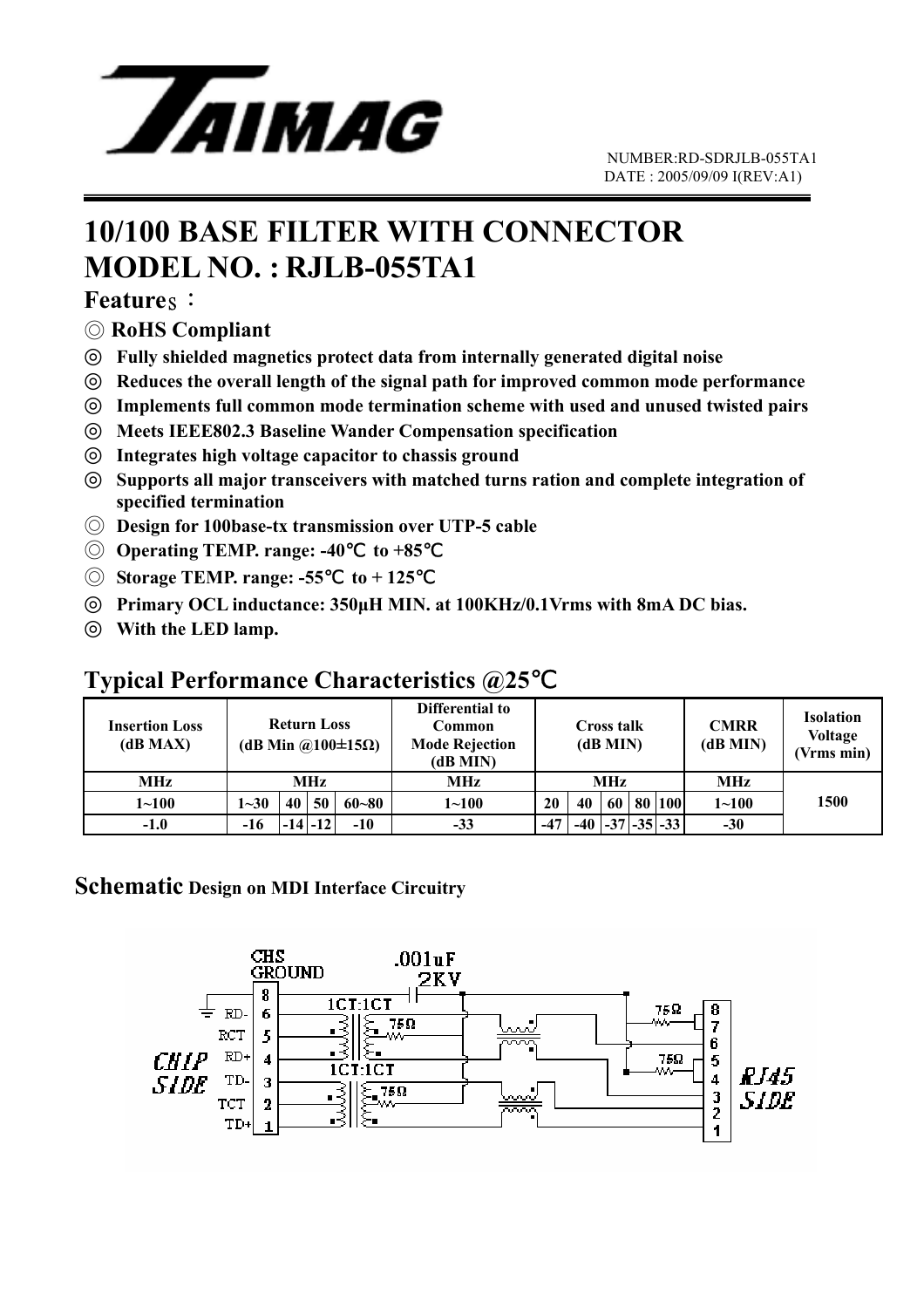

## **MODEL NO. : RJLB-055TA1**

**Dimension:** mm TOLERANCE: $\pm$ 0.15 (unless otherwise specified)



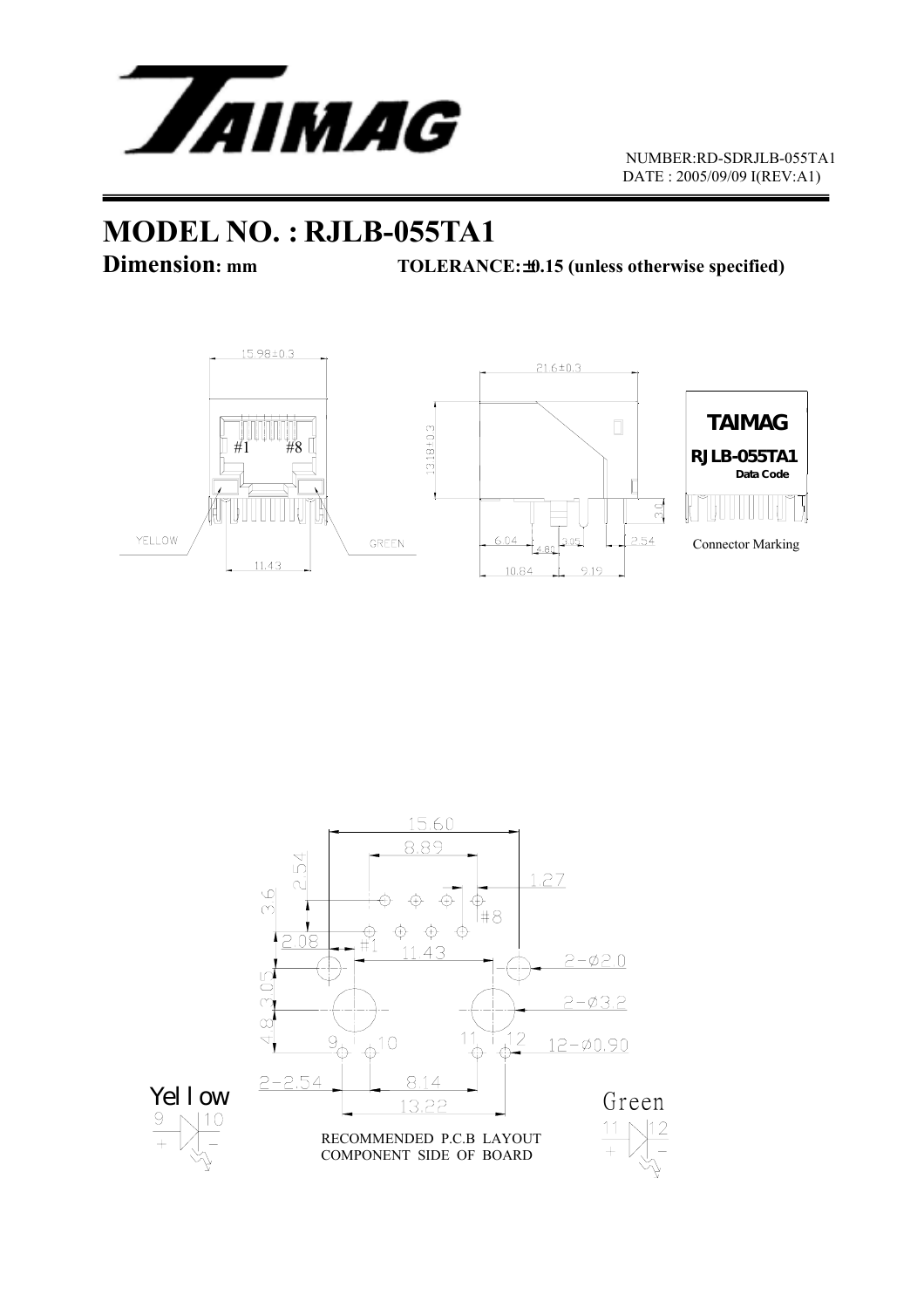

# **MODEL NO. : RJLB-055TA1 Ordering Information**



## **Requirements**:

#### **1. Design and Construction**

 **Product shall be of design, construction and physical dimensions specified on applicable product drawing.** 

#### **2. Materials and Finish**

#### **A. Contact:**

 **RJ Contact : Phosphor Bronze, Thickness=0.30mm Finish : Contact Area : 6µ"min. Gold over 50**μ**"min. Nickel RJ Joint Contact : Brass, Thickness=0.30mm Finish : 80µ"min. Sn over 50**μ**"min. Nickel LED Joint Contact : Brass, Thickness=0.50mm Finish : 80µ"min. Sn over 50**μ**"min. Nickel B. Plastic Part : (1) Set Housing : Thermoplastic, PBT, Black UL FILE NO. : E107536 Manufacturer : SHIKONG SYNTHETIC FIBERS CORP. Grade : E202G30BK Flame Class : UL 94V-0 (2) Insert : Thermoplastic, PBT, Black UL FILE NO. : E107536 Manufacturer : SHIKONG SYNTHETIC FIBERS CORP. Grade : E202G30BK Flame Class : UL 94V-0 (3) Spacer : Thermoplastic, PBT, Black UL FILE NO. : E107536 Manufacturer : SHIKONG SYNTHETIC FIBERS CORP. Grade : E202G30BK Flame Class : UL 94V-0**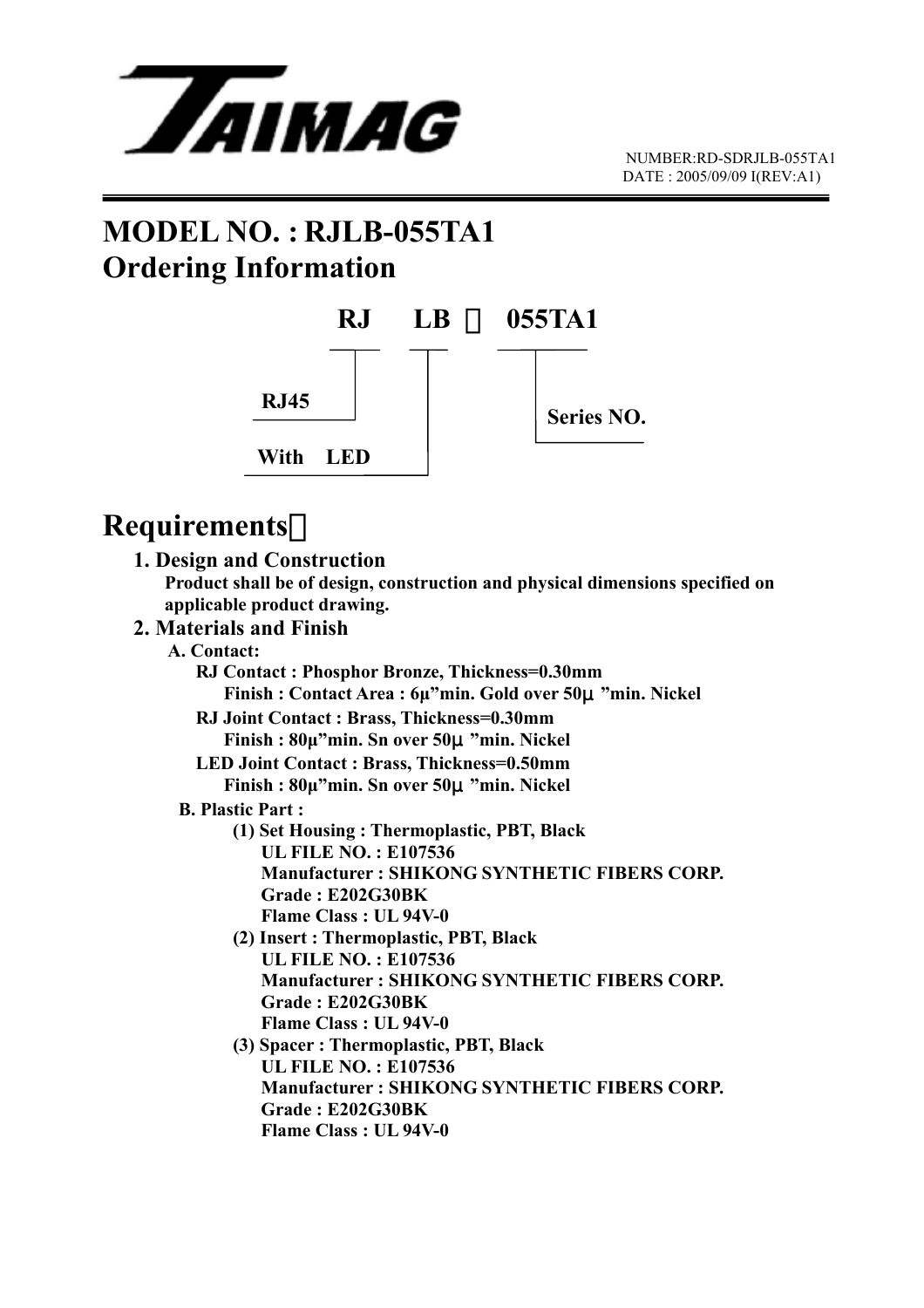

 NUMBER:RD-SDRJLB-055TA1 DATE : 2005/09/09 I(REV:A1)

# **MODEL NO. : RJLB-055TA1**<br>C. Shield Material :

 **Cartridge t=0.25mm** 

 **10**μ**"-20**μ**" Thick Nickel over Brass** 

 **D. LED Lamp** 

 **(a) Lens Color : Transparent with color** 

 **(b) Emitted Color : Green & Yellow** 

 **(c) View Angle : 65**∘

 **(d) Wave Length : Green 565nm ; Yellow 585nm** 

 **(e)Recommended operation current (IF)**:**20 mA**

3. Ratings

(1) Voltage rating : 125 VAC

(2) Current rating : 1.5A

Durability :

 (1)1000 cycles with no function damage for RJ-45 . Abnormalities shall be present after the test.

(2)Low Level Contact Resistance : ∆R=30mΩ maximum (final)

(3)The sample should be mounted in the tester and fully mated and unmated 500 times per hour at the rate of 25mm/min.EIA-364-09C.